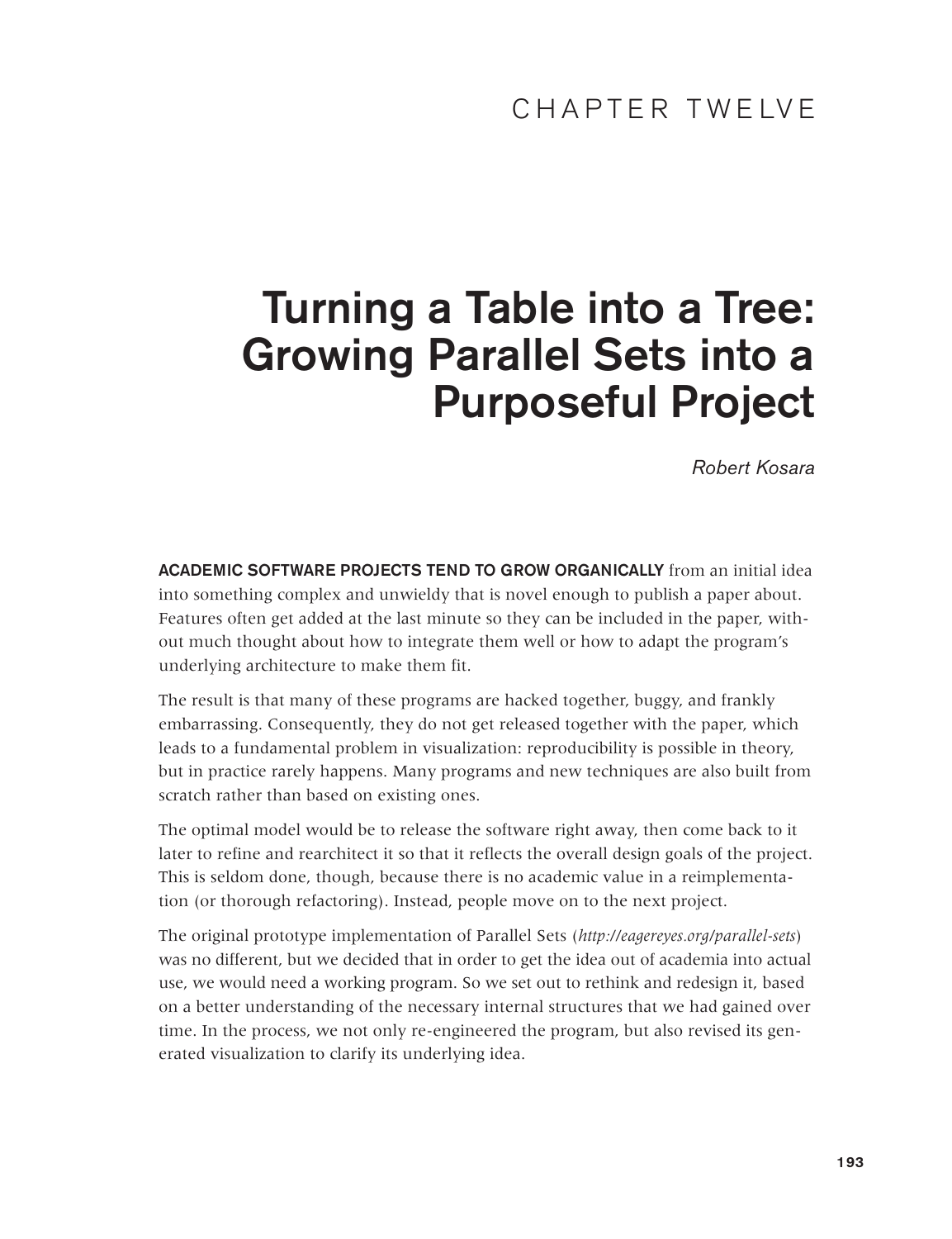# Categorical Data

Hundreds of visualization techniques are described in the literature (with more added every year), but only a few specifically work with *categorical data*. Such data consists of only a few values that have special meanings (as opposed to continuous numerical data, where the numbers stand for themselves). Examples include typical census data, like values for sex (male or female), ethnicity, type of building, heating fuel used, etc. In fact, categorical data is crucial for many real-world analysis tasks. The data we originally designed our technique for was a massive customer survey consisting of 99 multiple-choice questions with almost 100,000 respondents. People were asked questions about consumer goods, like detergents and other household items, as well as demographic questions about household income, number of kids, ages of kids, etc. Even in cases where it would have been possible to gather precise information (like age), the survey combined the values into groups that would be useful for later analysis. That made all the dimensions strictly categorical, and almost impossible to visualize using traditional means.

The dataset we will use to illustrate Parallel Sets in this chapter describes the people on board the *Titanic*. As shown in [Table 12-1](#page-1-0), we know each passenger's travel class (first, second, or third passenger class, or crew), sex, age (adult or child), and whether they survived or not.

| <b>Dimension</b> | Values                     |
|------------------|----------------------------|
| Class            | First, Second, Third, Crew |
| Sex              | Female, Male               |
| Age              | Child, Adult               |
| Survived         | Yes, No                    |

<span id="page-1-0"></span>Table 12-1. The Titanic dataset

There are really only three visualization techniques that work particularly well for categorical data: treemaps (Shneiderman 2001), mosaic plots (Theus 2002), and Parallel Sets. The reason for this is that there is a mismatch between the discrete domain of the data and the continuous domain of most visual variables (position, length, etc.). Treating categorical data as if it were numerical is acceptable when all but a few dimensions are continuous, but becomes entirely useless when all of them are categorical [\(Figure 12-1](#page-2-0)). While the natural distribution of data in most numerical datasets makes it possible to glean the rough distribution of at least the number of values, this becomes entirely impossible when there are only a few different values that are exactly the same between data points.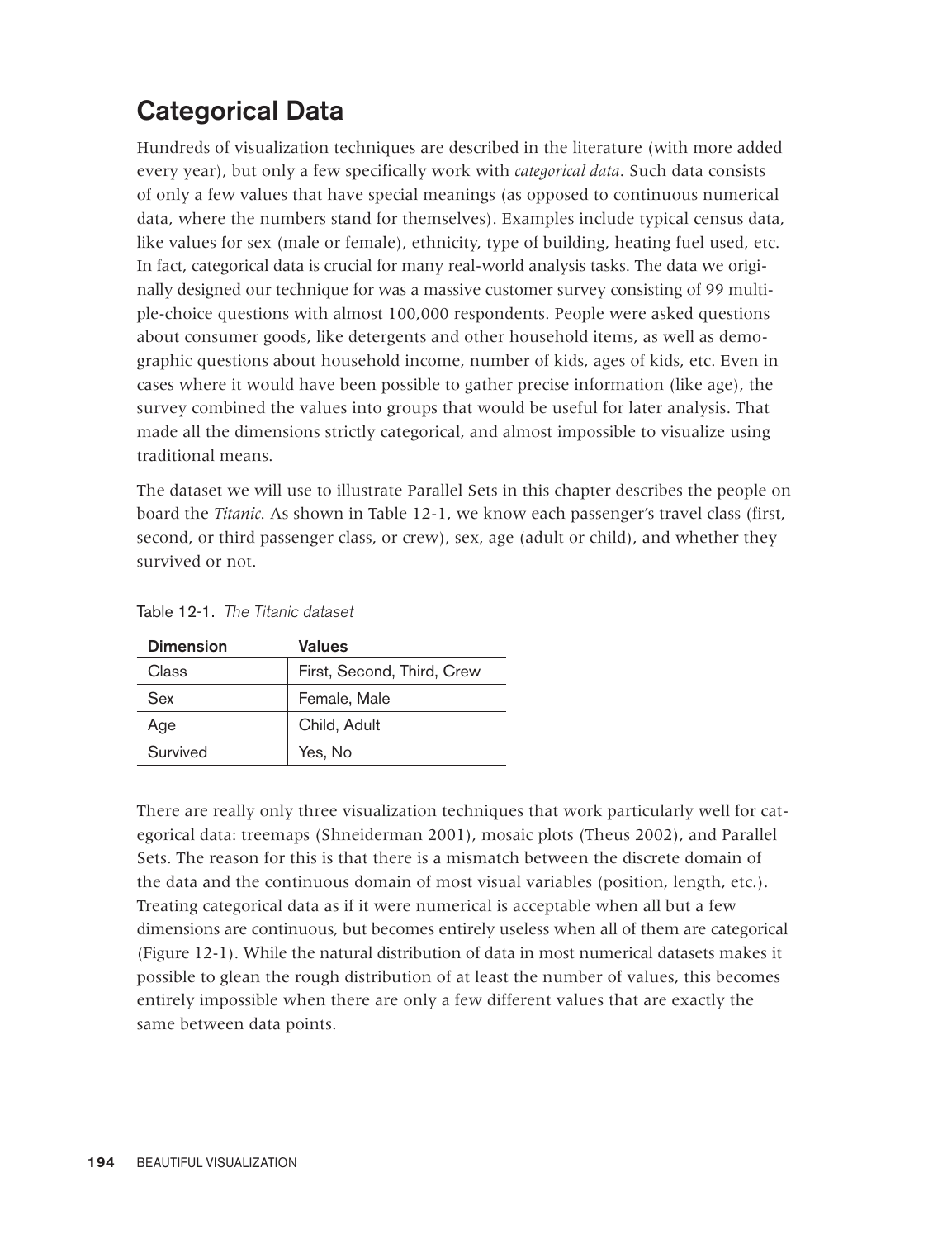

Figure 12-1. Using classical visualization techniques for categorical data: Scatterplot (left) and Parallel Coordinates (right) lead to massive overplotting and do not provide much information even when tricks (such as jittering the data points) are used

#### <span id="page-2-0"></span>Parallel Sets

Parallel Sets, or ParSets (Bendix 2005, Kosara 2006), is a visualization technique that was designed specifically for interpreting categorical data. When talking to the experts analyzing the customer survey data, we realized that most of the questions they were asking were not based on individual survey responses, but on classes of answers, or sets and set intersections. How many people with more than three children under five years of age buy brand-name detergent? Or, put differently, how many members of Set A are also in Set B? How many first-class passengers on the *Titanic* survived (i.e., how many were in category *first class* on the *class* dimension, and in the *yes* category on *survived*)? How many of them were women (i.e., how many also had the value *female* in the *sex* dimension)?

This approach means that instead of plotting thousands of individual points, we only need to show the possible sets and subsets that exist in the data, as well as their sizes. If the numbers and relative sizes of those sets stayed the same, we reasoned, we could even show that the technique was independent of the actual dataset size.

In addition to the idea of showing the data as sets, ParSets was heavily influenced by Parallel Coordinates (Inselberg 2009), a popular visualization technique for highdimensional numerical data. The parallel layout of axes makes them easier to read and compare than the nested structures of treemaps and mosaic plots, especially as the number of dimensions increases. It is also easier to design effective interactions for this kind of layout.

The first version of Parallel Sets (see [Figure 12-2\)](#page-3-0) was based on the categories first, then on the intersections. For each axis, we showed each category as a box, with its size corresponding to the fraction of all the data points that each category represented. In terms of statistics, this is called the *marginal distribution* (or marginal probability). Each axis is essentially a bar chart, with the bars tipped over rather than standing next to each other.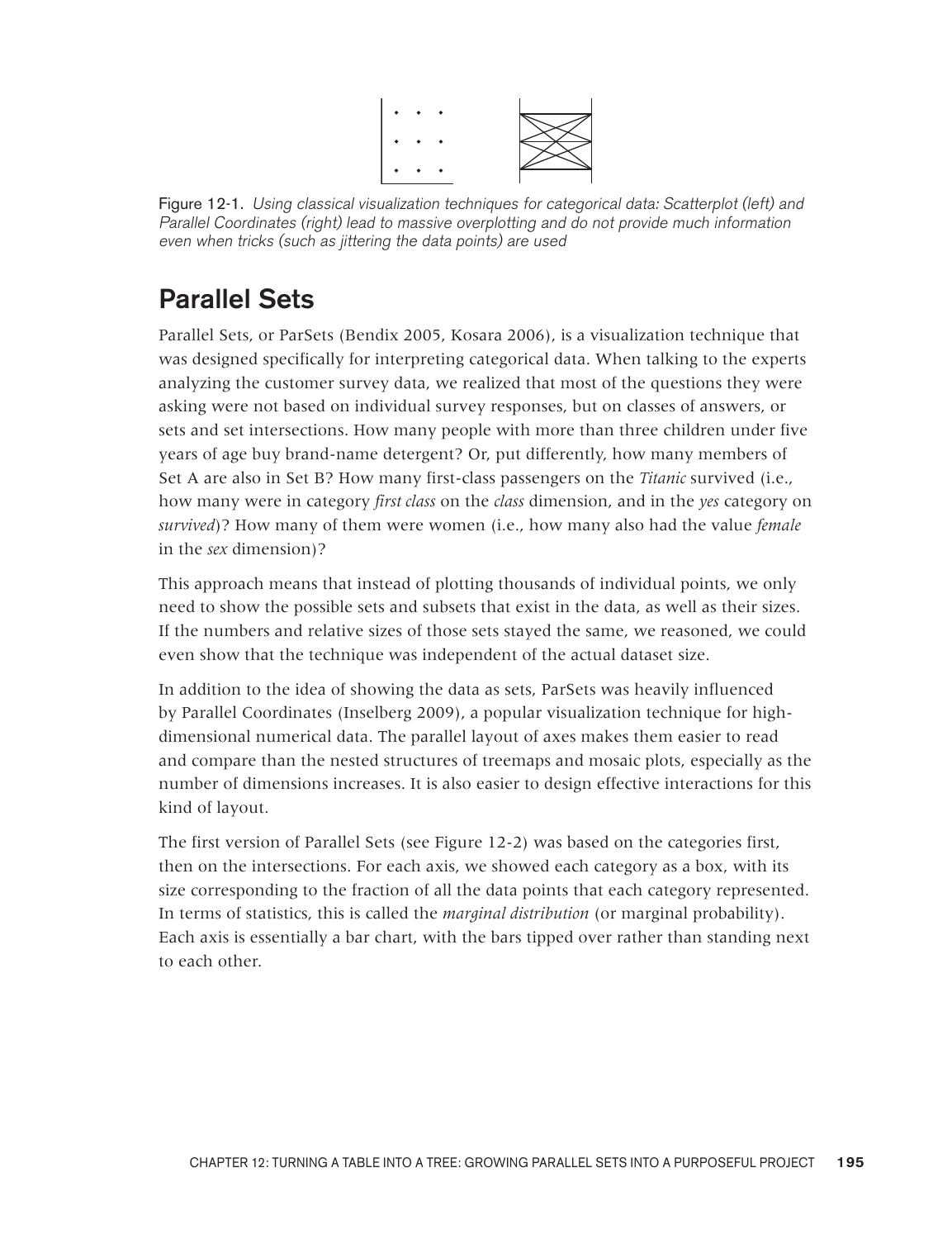

<span id="page-3-0"></span>Figure 12-2. The original Parallel Sets design

Reading just the bars in [Figure 12-2](#page-3-0), it is easy to see that the crew was the largest class of people on the *Titanic*, with the third class close behind. The first class was much smaller than the third class, but was actually larger than the second class. It is also quite obvious that there was a majority of men (almost  $80\%$ ) on the ship, and that only roughly one-third of all people on board survived.

Ribbons connect categories that occur together, showing how often, for example, *first class* and *female* intersect, thus making it possible to tell what proportion of the passengers in first class were women. The ribbons are what makes Parallel Sets more than a bunch of bar charts: being able to see distributions on several axes at the same time allows the user to identify and compare patterns that would otherwise be difficult to spot.

In the case of the *Titanic*, there was clearly an uneven distribution of women among the different classes. While the first class was close to 50% female, the second and third classes had progressively larger majorities of men. The crew consisted of over 95% men.

While the ribbons are clearly useful, they also pose some challenges. They must be sorted and the wider ones drawn first, so that the smaller ones end up on top and are not hidden. Also, when there are many categories there tend to be a lot of ribbons, resulting in a very busy display that is difficult to read and interact with.

Interaction is an important aspect of ParSets. The user can mouse over the display to see actual numbers, and can reorder categories and dimensions and add dimensions to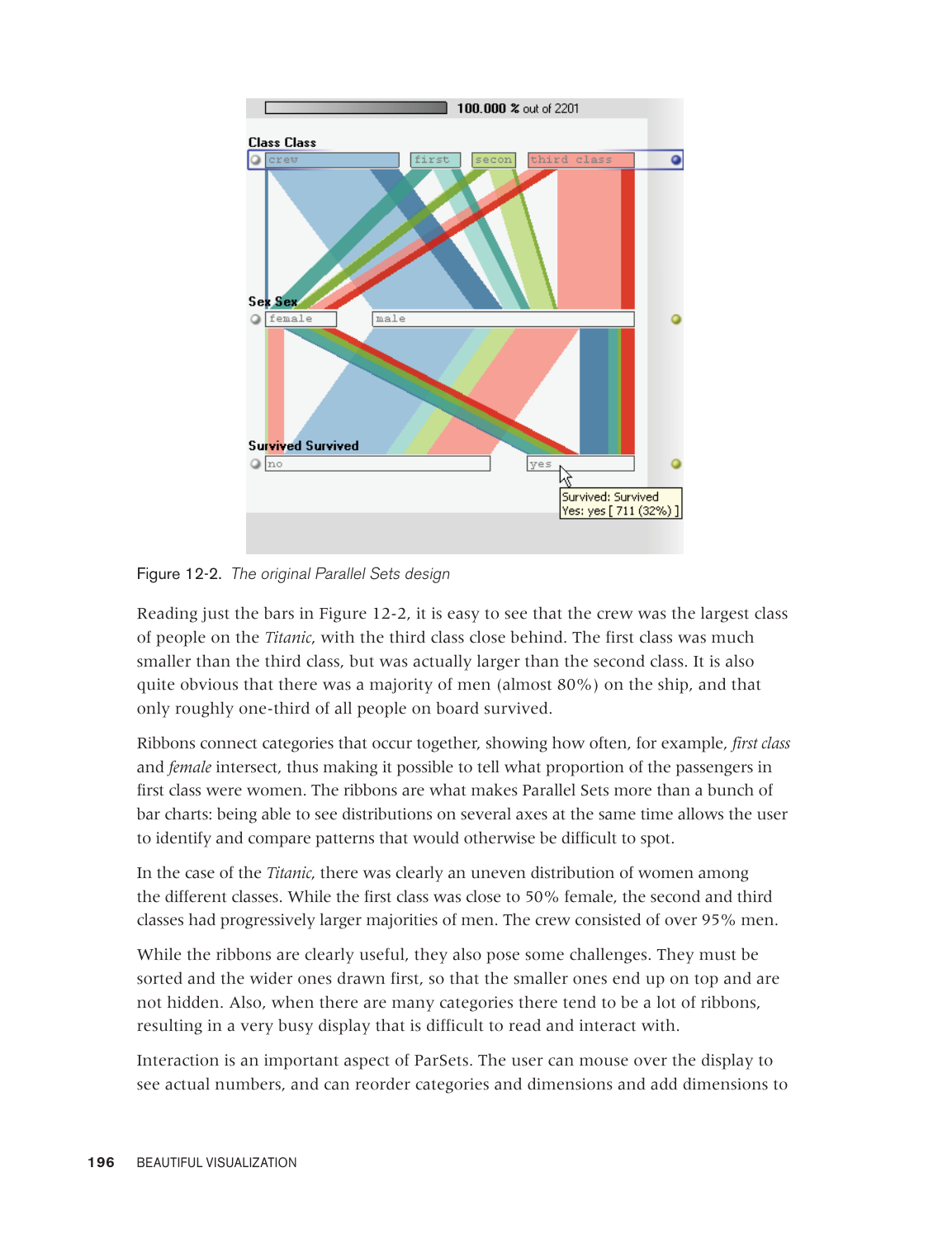(and remove them from) the display. There are also means of sorting categories on an axis by their size, as well as combining categories into larger ones (e.g., to add up all the passenger classes to better compare them with the crew).

## Visual Redesign

One aspect of ParSets that required us to experiment quite a bit was the question of how to order the ribbons going from one axis to the next. We came up with two different orderings that seemed to make good sense, which we called *standard* and *bundled*. Standard mode ordered ribbons only by the category on top, which led to a branching structure but resulted in a rather visually busy display when large numbers of dimensions and categories were included. Bundled mode kept ribbons as parallel as possible by grouping them by both the top and bottom categories, which meant detaching parts of the ribbons from one another vertically.

It was only when we started to reimplement the technique a while later and were looking for a good representation of the visual structures that we realized that we had been looking at a tree structure all along (and that standard mode was the way to go). The entire set of data points is the root node of the tree, and each axis subdivides it into the categories on that axis ([Figure 12-3\)](#page-4-0). The ribbons display the tree; the nodes just look different than expected because we collect them on each axis to form the bars.



<span id="page-4-0"></span>Figure 12-3. The tree structure in Parallel Sets: nodes on each level are collected into bars, and the ribbons are the connections between the nodes

We went ahead with our reimplementation without making any major changes to the visual display, but the idea of the tree stuck in my head. So one day, I asked myself: what if we reduced the bars and focused on the ribbons? And lo and behold, I was looking at a much clearer tree structure ([Figure 12-4](#page-5-0)).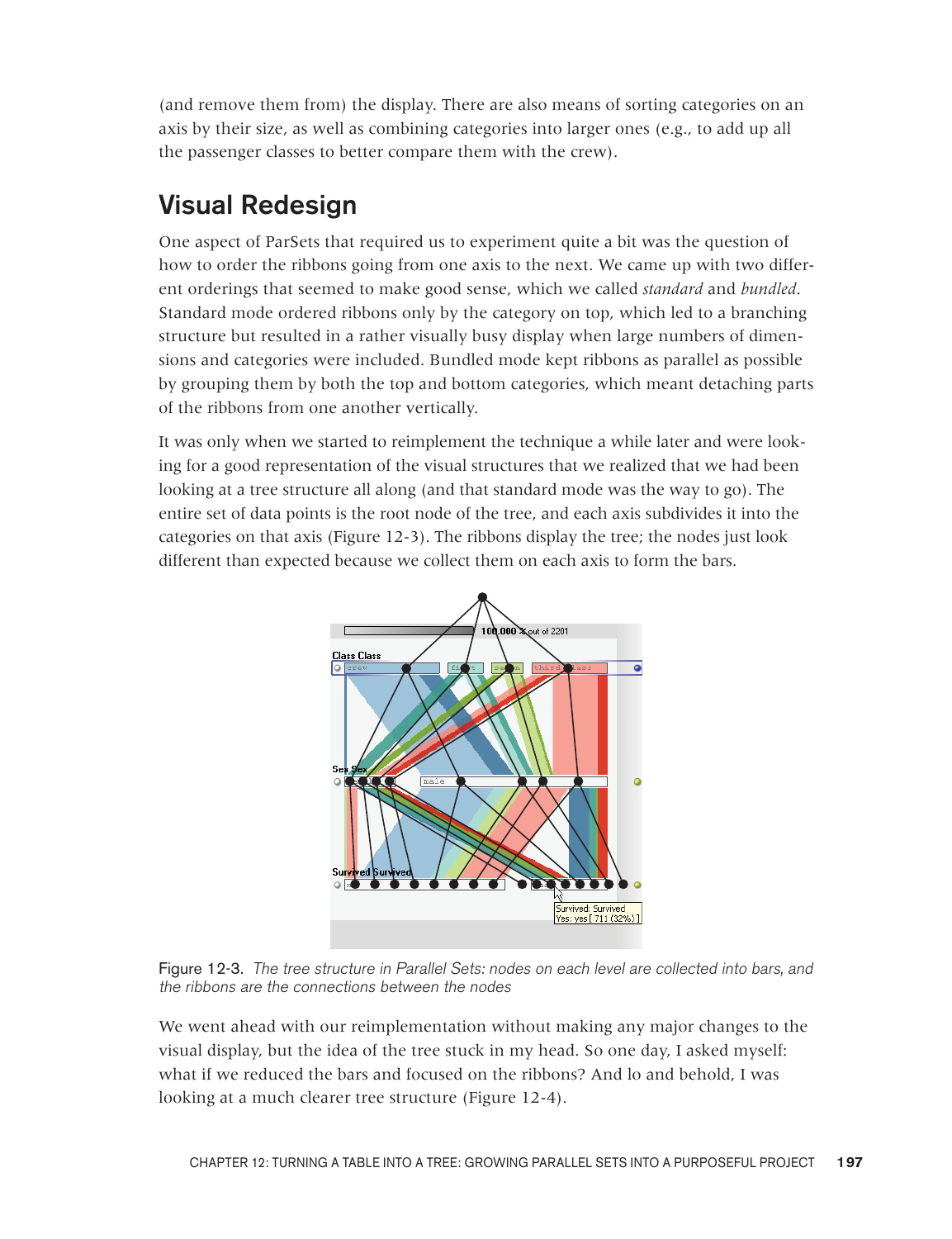

<span id="page-5-0"></span>Figure 12-4. The new Parallel Sets design, showing the tree structure much more clearly

A simple change had shifted the focus from the category boxes to the ribbon tree. In the new design, the boxes still appear when the user mouses over the lines (to suggest to the user that she can interact with them), but they are only a means to an end. The key information we are interested in is really the decomposition into subsets.

In addition to improved structural clarity, the new design also makes much better use of typography to communicate the hierarchy of dimension and category labels and is much more pleasant to look at.

Looking at data in terms of aggregation and sets is not a new idea. Polaris (Stolte, Tang, and Hanrahan 2002) and, by extension, Tableau\* were built on a similar idea: aggregation of individual values and decomposition into subsets. The use of treemaps for nonhierarchical data (which is what treemaps are mostly used for today) is based on the same transformation. Creating a tree of subsets from the data enables one to use any hierarchy visualization to show that data. The treemap, with its emphasis on node size rather than tree structure, is a natural choice for this.

The initial design change required only a few small changes in the program, but it was clear from this point on (and from the rather lackluster performance of our reimplementation) that the perceived need for a visual change had just been a symptom of a fundamental design issue with the program's data model.

<sup>\*</sup> See *<http://www.tableausoftware.com>*.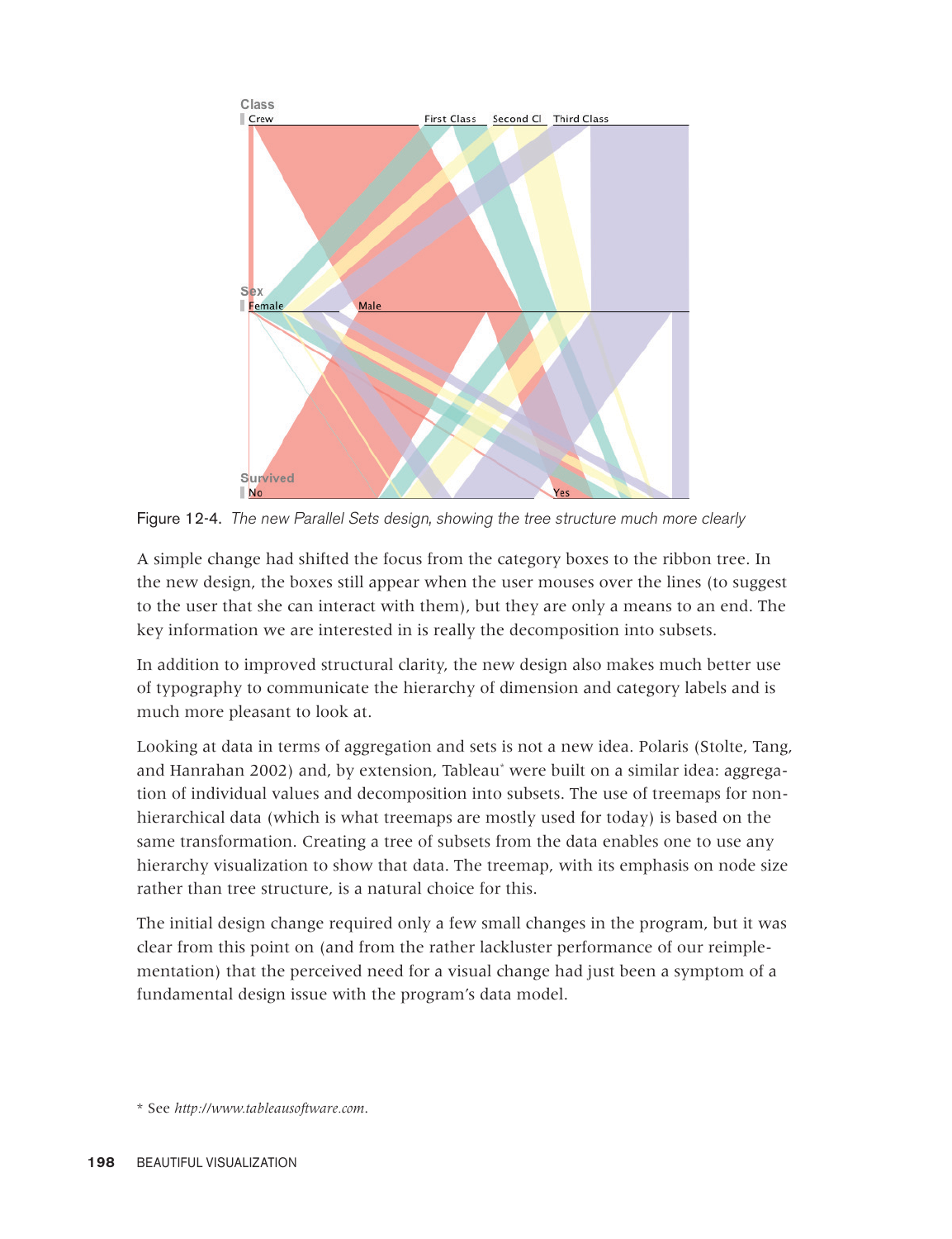# A New Data Model

In the original program, the data had been stored the way it came in: as one big table. We later added the ability to create additional dimensions from the data, but the principle did not change. With every change to the display, the program had to work its way through the entire dataset and count the combinations of categories. With larger datasets, this became quite slow and required a lot of memory.

The big advantage of looking at data in terms of sets is that the individual data points are really of no interest; what counts are the subsets. So, the natural next step was to look at all possible aggregations of the data into sets, which could then be used to compute any subsets the user was interested in.

In statistics, this is called a *cross-tabulation* or pivot table. In the case of two dimensions, the result is a table with the categories of one dimension becoming the columns, and the other becoming the rows ([Figure 12-5\)](#page-6-0).

| <b>Class</b> | <b>Sex</b> |       |       |       |      |       |
|--------------|------------|-------|-------|-------|------|-------|
|              | female     |       | male  |       |      |       |
| first        | 145        | 44.6% | 180   | 55.4% | 325  |       |
|              | 30.8%      | 6.6%  | 10.4% | 8.2%  |      | 14.8% |
| second       | 106        | 37.2% | 179   | 62.8% | 285  |       |
|              | 22.6%      | 4.8%  | 10.4% | 8.1%  |      | 12.9% |
| third        | 196        | 27.8% | 510   | 72.2% | 706  |       |
|              | 41.7%      | 8.9%  | 29.5% | 23.2% |      | 32.1% |
| crew         | 23         | 2.6%  | 862   | 97.4% | 885  |       |
|              | 4.9%       | 1.1%  | 49.8% | 39.1% |      | 40.2% |
|              | 470        |       | 1731  |       | 2201 |       |
|              |            | 21.4% |       | 78.6% |      | 100%  |

<span id="page-6-0"></span>Figure 12-5. A cross-tabulation of the class and sex dimensions of the Titanic dataset

There are two kinds of numbers in this table: counts and percentages. Each cell contains the count of people for its combination of criteria at the top left, and the percentage that number is of the entire dataset at the lower right. That latter percentage is called the *a priori percentage* (or probability). What is generally of more interest, though, are the *conditional percentages* (or probabilities), which tell us the composition of the different classes. In the top-right corner of each cell is the chance of finding the column's criterion given that we know the row (e.g., how many of the passengers in first class were women); at the lower left is the percentage likelihood of finding the row criterion given the column (e.g., what percent of women were in first class).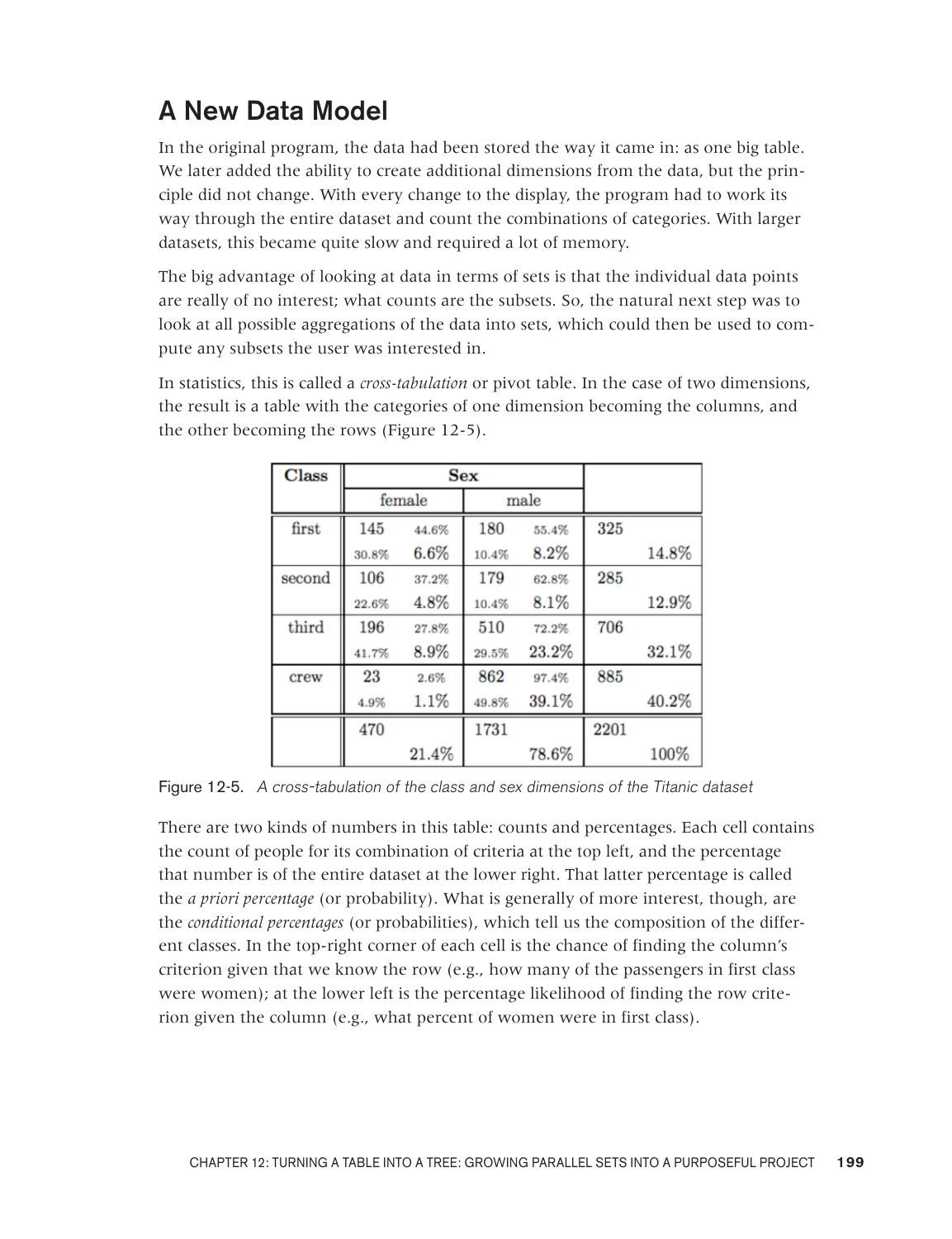Because the data is purely categorical, the cross-tabulation contains all the information about it and is all we need to store. If we wanted to recreate the original data from it, we could do that by simply generating as many rows with each combination of categories as are given by the cell. The only case where additional data is needed is when the dataset also contains numerical columns.

A cross-tabulation for more than two dimensions is a bit more involved, but follows basically the same principle. A high-dimensional array is constructed that has as many dimensions as the dataset, with each cell in the array holding the count of how often that combination of values occurred.

Unfortunately, the number of possible combinations gets rather large quite quickly, and is actually much larger than the number of rows in most datasets. In the case of the census data, for example, taking only the dimensions *owned or rented*, *building size*, *building type*, *year built*, *year moved in*, *number of rooms*, *heating fuel*, *property value*, *household/family type*, and *household language* (out of over 100 dimensions) would result in 462,000,000 combinations, while the 1% microdata census sample has only 1,236,883 values for the entire U.S.!

The key here is that in the high-dimensional case, most combinations never actually occur in the data. So, it makes sense to only count those that do and store only their information. This is done in our current implementation by simply using an array of integers to hold all the values for each row, and using that as the key for a hash table. In almost all cases, that hash table takes up less space than the original data.

# The Database Model

The database is essentially a direct mapping of the hash table that contains the counts for each combination of categories. Each dataset is stored in a separate table, with a column for each dimension in the dataset. Each row contains the values for the categories that describe the cell in the cross-tabulation, as well as the count of how often that combination occurs. There is an additional field, called the *key*, which is unique for each row and is used for joining the table when looking at numerical data.

Aggregating the data is done with a SQL query that simply selects the dimensions the user is interested in plus the total counts, and groups the results by those same dimensions ([Table 12-2\)](#page-8-0):

```
select class, sex, survived, sum(count) from titanic dims
group by class, sex, survived;
```
The database thus aggregates the counts and returns a lower-dimensional cross-tabulation containing only the values needed for the visualization.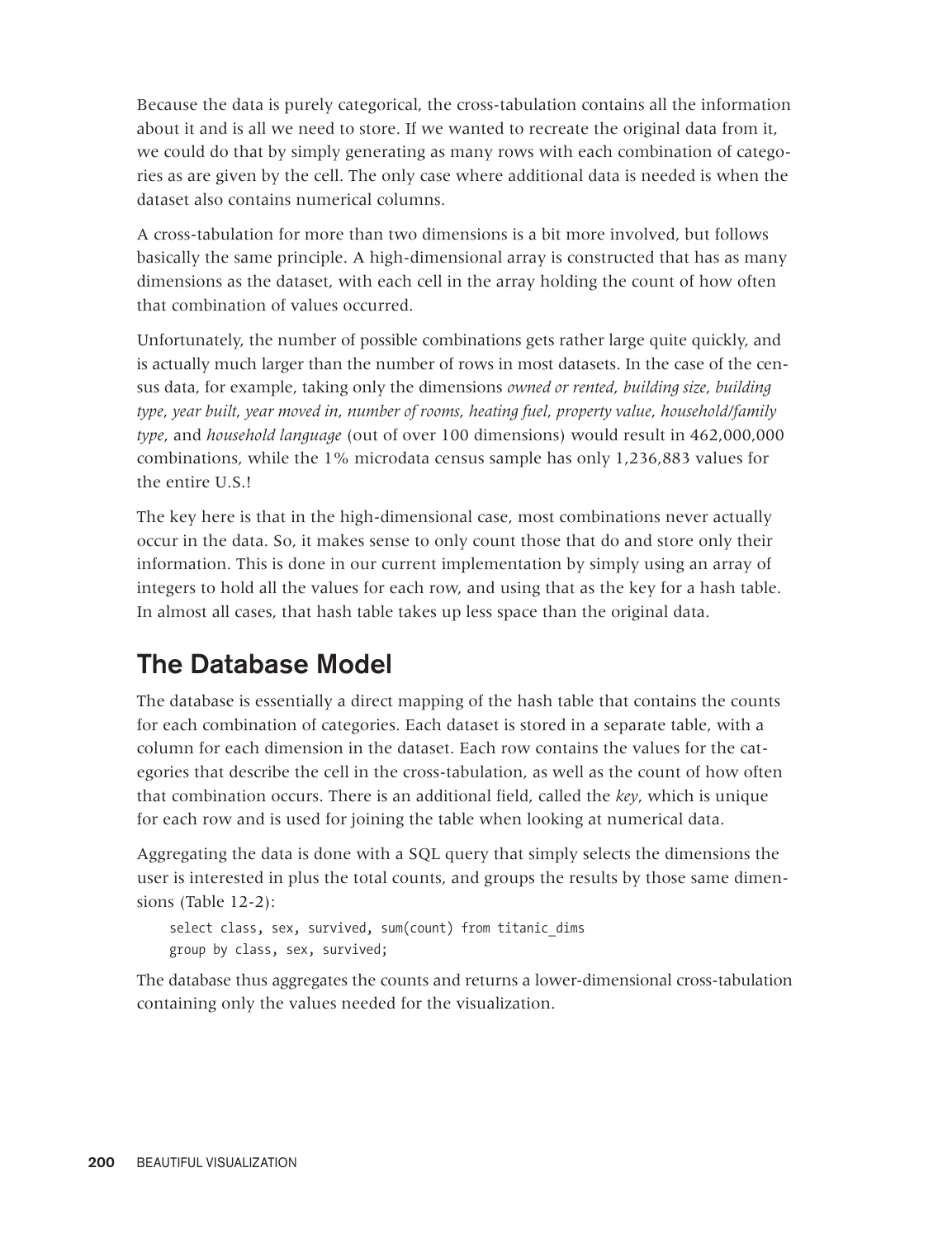| <b>Class</b> | <b>Sex</b> | <b>Survived</b> | Count |
|--------------|------------|-----------------|-------|
| First        | Male       | Yes             | 62    |
| First        | Male       | No              | 118   |
| First        | Female     | Yes             | 141   |
| First        | Female     | No              | 4     |
| Second       | Male       | Yes             | 25    |
| Second       | Male       | No              | 154   |
| Second       | Female     | Yes             | 93    |
| Second       | Female     | No              | 13    |
| Third        | Male       | Yes             | 88    |
| <b>Third</b> | Male       | No              | 422   |
| Third        | Female     | Yes             | 90    |
| Third        | Female     | No              | 106   |
| Crew         | Male       | Yes             | 192   |
| Crew         | Male       | No              | 670   |
| Crew         | Female     | Yes             | 20    |
| Crew         | Female     | No              | 3     |
|              |            |                 |       |

<span id="page-8-0"></span>Table 12-2. The result of querying the Titanic dataset to include only the dimensions class, sex, and survived

This model is very similar in principle to data warehousing and Online Analytical Processing (OLAP). Most databases have a special *cube* or *rollup* keyword to create an aggregation from a regular table. This has the advantage that no special processing is needed beforehand, but the disadvantage of being slower and requiring more disk space to store all the original values. Structuring the data specifically for fast read and aggregation performance (as is done in data warehouses and our database schema) considerably speeds up the most common operation at the expense of more processing being required when new data is added.

While the ParSets program does not currently show numerical dimensions, it does store them in the database. They are stored in a separate table, containing the key of the row the values correspond to and one column per numerical dimension. Instead of using the count, a simple join query can therefore be used to aggregate any numerical dimension by the cross-tabulation cells. Any standard SQL aggregation (sum, avg, min, max) can be used for this purpose. Eventually, the program will allow the user to select a numerical dimension to use to scale the bars and ribbons, and to also select the aggregation used.

The current version of Parallel Sets stores its data in a local SQLite database. SQLite is a very interesting open source database that operates on a single file. It is used in many embedded applications and is extremely resilient against data corruption (such devices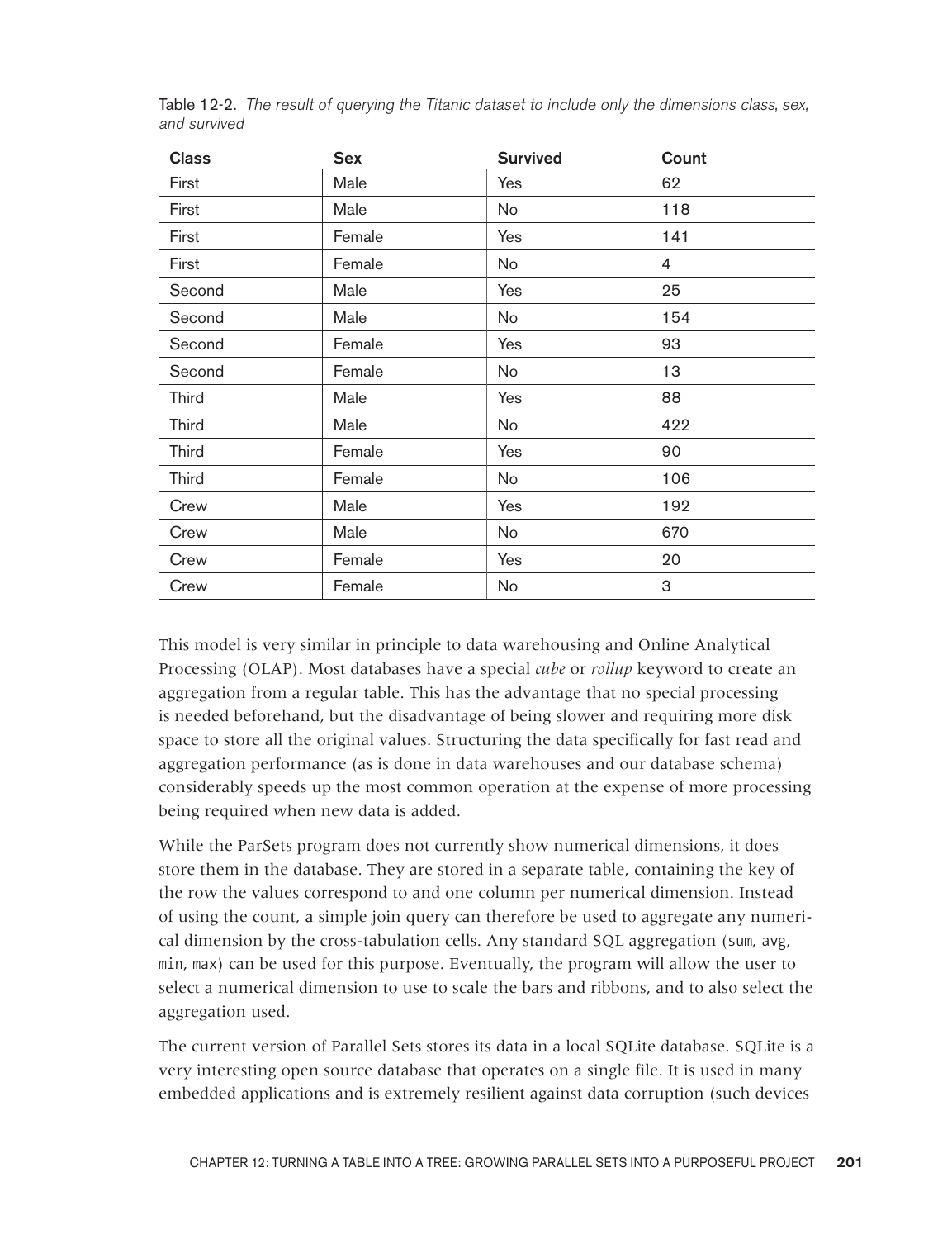have to expect power failure at any moment). While it does not have all the features of commercial databases, it is small, fast, and does not require any setup. This makes it a perfect data store that has a query language as an added benefit.

## Growing the Tree

The cross-tabulation that the database stores and that can be retrieved is only a part of the story, though. To show the user the Parallel Sets display, we need a tree. Whenever the user changes the dimensions or reorders them, the program queries the database to retrieve the new cross-tabulation. It then walks through the resulting data to build the tree. If you look closely, you can actually already see it in [Table 12-2](#page-8-0). Whenever the same value appears several times in the same column, we're looking at the same node of the tree, and only the nodes to the right of it change, as shown in [Table 12-3.](#page-9-0)

| Class  | Sex    | <b>Survived</b> | Count |
|--------|--------|-----------------|-------|
| First  | Male   | Yes             | 62    |
|        |        | No              | 118   |
|        | Female | Yes             | 141   |
|        |        | No              | 4     |
| Second | Male   | Yes             | 25    |
|        |        | No              | 154   |
|        | Female | Yes             | 93    |
|        |        | No              | 13    |
| Third  | Male   | Yes             | 88    |
|        |        | No              | 422   |
|        | Female | Yes             | 90    |
|        |        | No              | 106   |
| Crew   | Male   | Yes             | 192   |
|        |        | No              | 670   |
|        | Female | Yes             | 20    |
|        |        | No              | 3     |

<span id="page-9-0"></span>Table 12-3. The tree structure inherent in the query result in [Table 12-2](#page-8-0)

All the program needs to do is go through the result set line by line and build the tree by following the existing nodes from left to right until it encounters a node that does not exist yet. That node is added and its count is taken from the database row.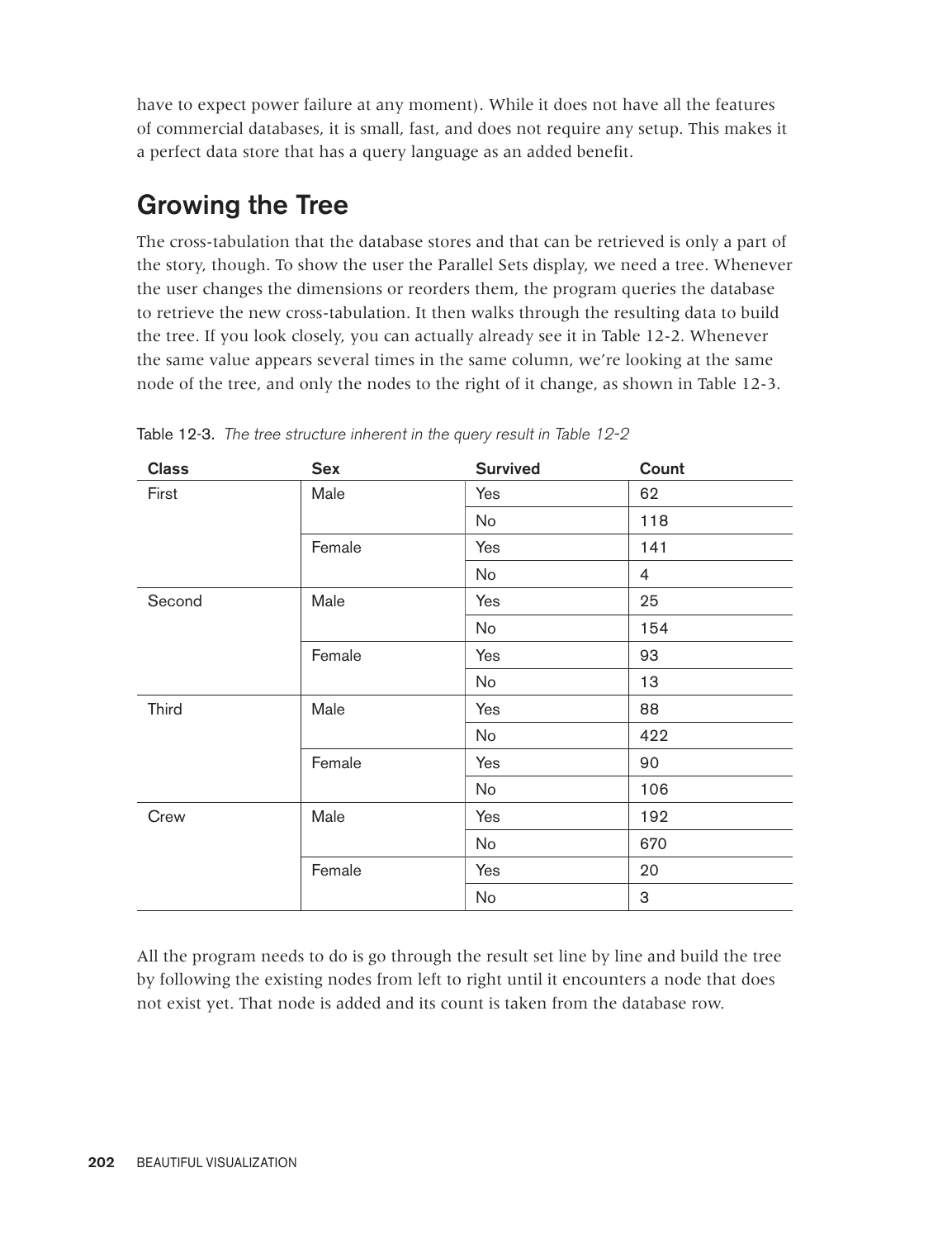The database contains only the counts for the tree's leaves, though, not its internal nodes (other databases, such as Oracle, have queries that also return internal nodes when performing cube queries). However, it is easy enough to calculate those by simply summing the values of each node's child nodes recursively, from the leaves to the root node.

The counts themselves are also only the raw material of the fractions, which are calculated in the same step once all counts for a node are known. To actually display the bars and ribbons, percentages are used: the *a priori* percentage of each category becomes the length of the bar, by using it as the fraction of the total width, and the conditional percentages (the lower category on a ribbon given the upper category) are used to determine the width of the ribbon as a fraction of the category bar length ([Figure 12-6\)](#page-10-0).



<span id="page-10-0"></span>Figure 12-6. The width of each ribbon represents its marginal probability (proportional fraction) of the total data set, and also its conditional probability within each category

#### Parallel Sets in the Real World

Since the program was released in June 2009, it has been downloaded over 750 times (as of January 2010). We have heard from many users who have had success using it with their own data. We even won a prize at VisWeek 2010's Discovery Exhibition (*<http://discoveryexhibition.org>*) for our entry talking about three case studies using the program. This was written together with Joe Mako (Mako Metrics), Jonathan Miles (Gloucestershire City Council, UK), and Kam Tin Seong (Singapore Management University).